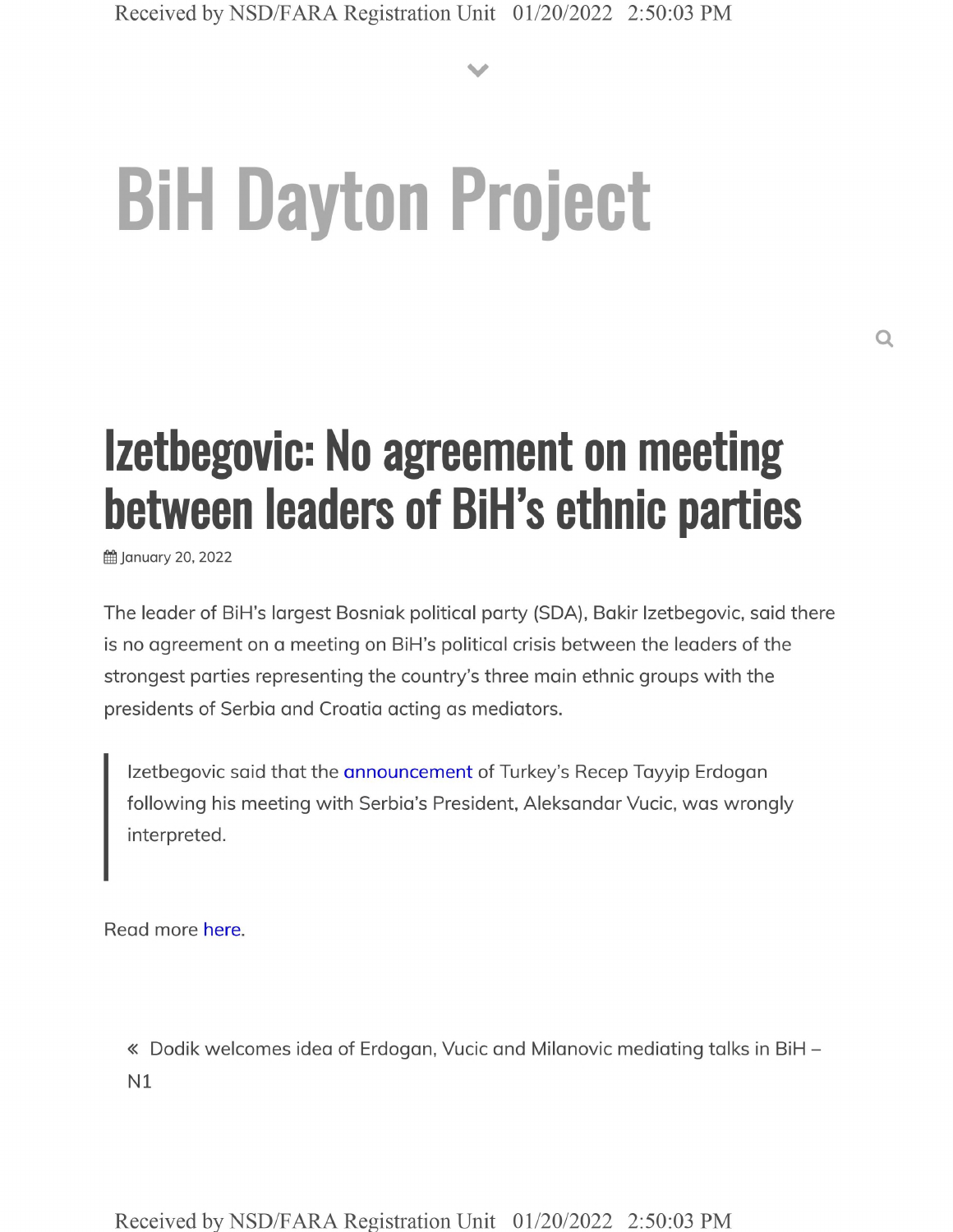## **RELATED POSTS**



**Dodik welcomes idea of Erdogan, Vucic and Milanovic mediating talks in BiH - N1**

**曲 January 20, 2022** 



**BiH's Croat parties formulate proposal for election reform - HINA**





**Turkey's Erdogan, Serbia's Vucic agree to broker Bosnia crisis talks - Reuters**

Received by NSD/FARA Registration Unit 01/20/2022 2:50:03 PM